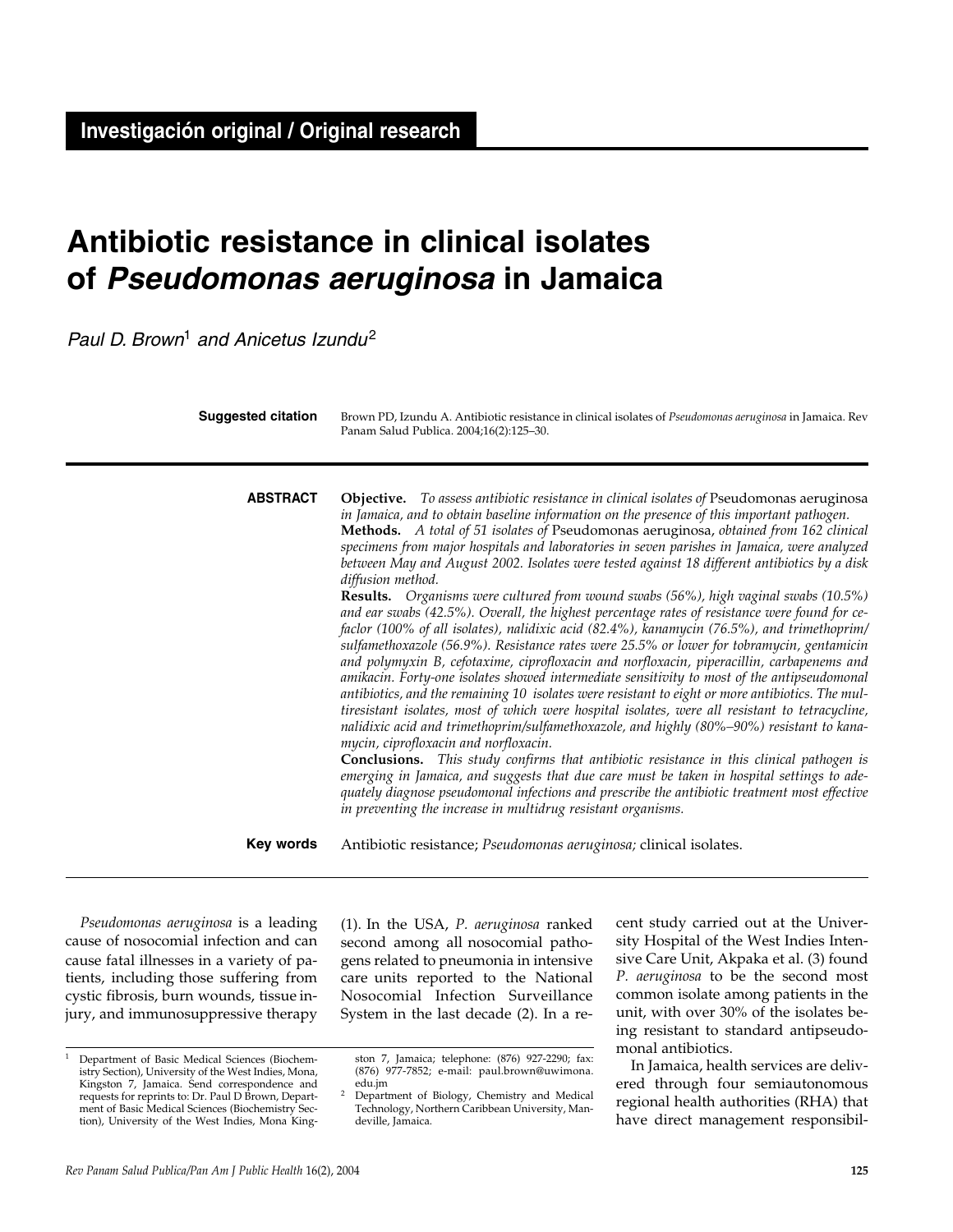ity within a geographically defined region. The Northeast RHA comprises the parishes of St. Ann, St. Mary and Portland; the Southeast RHA includes Kingston and St. Andrew, St. Catherine and St. Thomas; the Southern RHA comprises St. Elizabeth, Manchester and Clarendon; and the Western RHA manages the parishes of Westmoreland, Hanover, St. James and Trelawney. Antibiotic treatment recommended locally for pseudomonal infections (including sepsis) includes piperacillin or amikacin as primary therapy, followed by ceftazidime, gentamicin or ciprofloxacin. For uncomplicated urinary tract infections, oral norfloxacin is used, followed by piperacillin, gentamicin, amikacin and ciprofloxacin.

*Pseudomonas aeruginosa* shows intrinsic and acquired resistance to many structurally unrelated antibiotics, and previous exposure to antibiotics often leads to multidrug-resistant *P. aeruginosa* strains (4–7). Because of these facts, it is of crucial importance to isolate and identify the offending strain in order for appropriate antibiotic therapy to be initiated. The aim of this study was to determine the characteristics and patterns of antibiotic resistance among isolates of *P. aeruginosa* recovered from clinical specimens in Jamaica.

## **MATERIALS AND METHODS**

A total of 162 hospital and community specimens of wound and abscess swabs, high vaginal swabs, ear swabs, blood, urine, sputum, knee aspirates, cerebrospinal fluid, and semen submitted for routine bacterial studies were collected and analyzed during the period from May to August, 2002. The clinical specimens were brought without delay to the laboratory and were processed according to standard techniques (8). Hospital specimens were from inpatients, and community specimens were from persons seen at private primary care centers, or were sent to the laboratory from other centers.

Unless otherwise noted, bacteria were grown at 37 °C in Luria-Bertani medium (Oxoid, Basingstoke, UK) or in Mueller-Hinton broth or agar (Becton Dickinson, Cockeysville, MD). *Pseudomonas aeruginosa* isolates were grown on blood agar plates and Mac-Conkey agar plates to assess purity, and on Mueller-Hinton agar plates to assess pigment production. The criteria for identifying a strain as *P. aeruginosa* were oxidase positivity, catalase positivity, growth at 42 °C, and pigment production (9).

Susceptibility to 18 antimicrobial agents (including 12 common antipseudomonal antibiotics) was determined by the standard disk diffusion technique in accordance with the recommendations of National Committee for Clinical Laboratory Standards (10). Antibiotics used in this study are listed in Table 3. Cartridges of antimicrobialcontaining disks were obtained from Oxoid (Hampshire, UK), Mast Diagnostics (Merseyside, UK), BBL (Becton Dickinson, Cockeysville, MD) or Janssen-Cilag, Puebla, Mexico), stored between 4 °C and 20 °C, and allowed to come to room temperature prior to use. Mueller-Hinton plates were incubated for 24 h after inoculation with organisms and placement of the disks, and zones of inhibition were measured.

The significance of differences in resistance was evaluated using EpiInfo software (version 3.2.2). Resistance was calculated as a percentage with 95% confidence intervals. The chisquared test with Yates' correction or Fisher's exact two-tailed test was used to evaluate the association of selected variables with the frequency of resistant isolates. A *P* value less than 0.05 was considered statistically significant.

#### **RESULTS**

Fifty-one isolates of mucoid, greenpigmented *Pseudomonas aeruginosa* were recovered from 147 specimens: 50 samples (28, or 56%) from wound swabs, 57 samples (6, or 10.5%) from high vaginal swabs, and 40 samples (17, or 42.5%) from ear swabs. These organisms grew on blood, MacConkey and Mueller Hinton agar plates, and were identified by their morphology, smell and pigmentation, as well as their Gram reaction and specific confirmatory biochemical tests. No *P. aeruginosa* isolates were recovered from the other 15 specimens.

The distribution of positive samples between hospital and community specimens is given in Table 1, which shows that most of the positive specimens were from Kingston and St. Andrew ( $n = 15$ ) and Manchester ( $n = 14$ ), followed by Clarendon  $(n = 8)$ , St. James  $(n = 7)$ , St. Elizabeth  $(n = 5)$  and St. Catherine ( $n = 2$ ). According to Table 2, the largest number of positive samples were from wound swabs from male patients hospitalized in different parishes.

Antibiotic susceptibility of the 51 *P. aeruginosa* isolates is given in Table

**TABLE 1. Distribution, by parish and source, of specimens from hospitals and laboratories in Jamaica analyzed in 2002 that were positive for** *Pseudomonas aeruginosa*

| Parish                  | Source    | Specimen swabs <sup>a</sup> | Total isolates |
|-------------------------|-----------|-----------------------------|----------------|
| Kingston and St. Andrew | Hospital  | ES (2), WS (9)              | 11             |
|                         | Community | ES (1), HVS (2), WS (1)     | 4              |
| Manchester              | Hospital  | ES (2), WS (6)              | 8              |
|                         | Community | ES (4), WS (2)              | 6              |
| Clarendon               | Hospital  | ES (1), HVS (1), WS (2)     | 4              |
|                         | Community | ES (3), WS (1)              | 4              |
| St. James               | Hospital  | WS (5)                      | 5              |
|                         | Community | ES (1), HVS (1)             | 2              |
| St. Elizabeth           | Hospital  |                             | 0              |
|                         | Community | ES (2), HVS (1), WS (2)     | 5              |
| St. Catherine           | Hospital  | HVS(1)                      |                |
|                         | Community | ES(1)                       |                |

a ES, ear swab; HVS, high vaginal swab; WS, wound swab.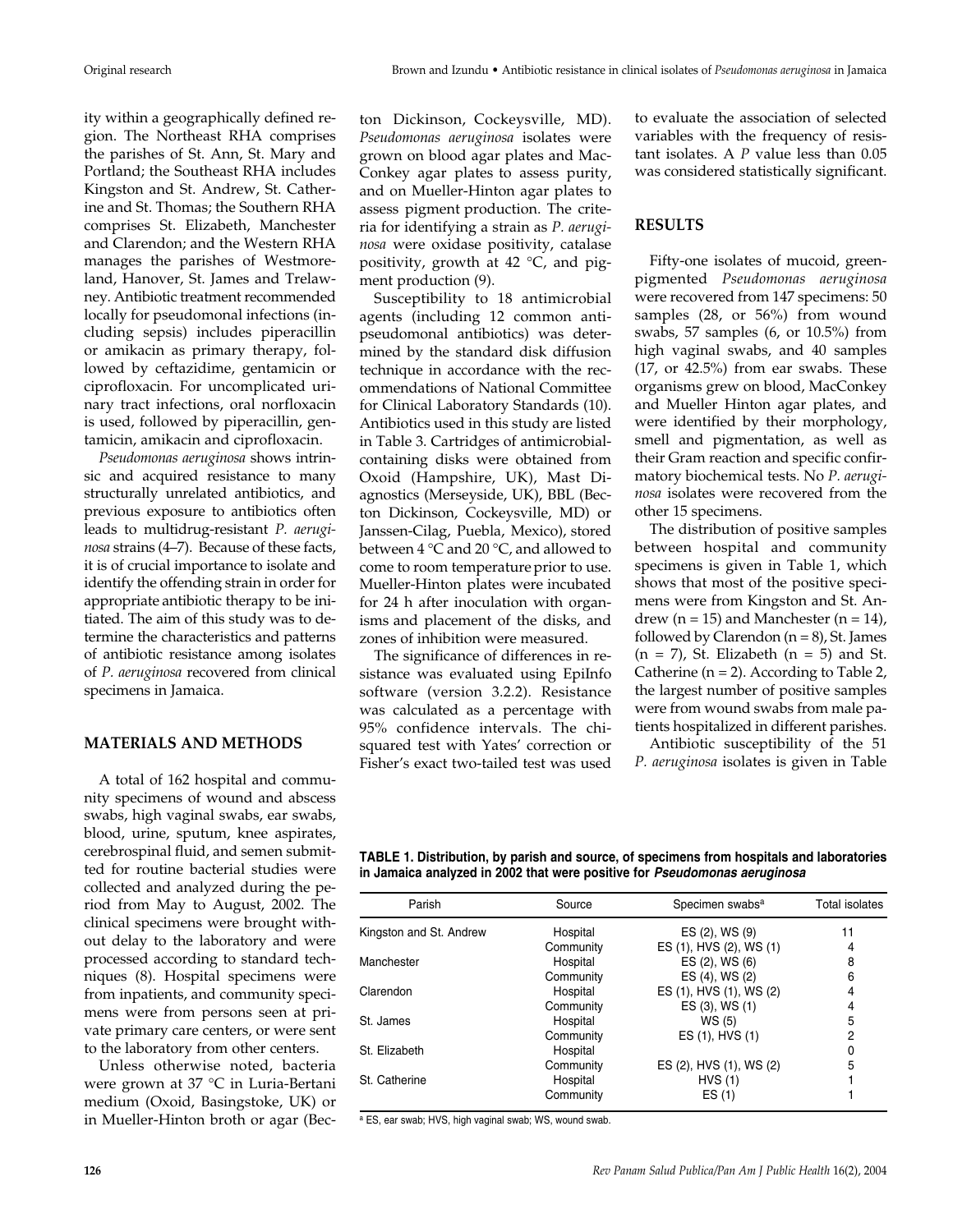**TABLE 2. Distribution, by gender, of specimens from hospital and community samples in Jamaica analyzed in 2002 that were positive for** *Pseudomonas aeruginosa*

|                    |      | Hospital samples | Community samples |        |  |  |
|--------------------|------|------------------|-------------------|--------|--|--|
| Samples            | Male | Female           | Male              | Female |  |  |
| Wound swabs        | 15   |                  |                   |        |  |  |
| High vaginal swabs |      |                  |                   | 4      |  |  |
| Ear swabs          |      |                  |                   | 8      |  |  |

3. The aminoglycoside amikacin was the only antibiotic all isolates were susceptible to  $(P < 0.05)$ , while all of the isolates were resistant to cefaclor, 49 (96.1%) were resistant to tetracycline and amoxicillin/clavulanic acid, 46 (90.2%) to ampicillin, 43 (84.3%) to chloramphenicol, 42 (82.4%) to nalidixic acid, 39 (76.5%) to kanamycin and 29 (56.9%) to trimethoprim/ sulfamethoxazole. Fewer than one fourth of the isolates were resistant to the other antibiotics.

Although 41 isolates were moderately sensitive to most of the antipseudomonal antibiotics, 10 were resistant to eight or more of the antibiotics (Table 4). The multiresistant isolates were all resistant to tetracycline, amoxicillin/clavulanic acid, ampicillin, cefaclor, nalidixic acid and trimethoprim/ sulfamethoxazole, and highly (80%– 90%) resistant to kanamycin, ciprofloxacin and norfloxacin. In contrast, piperacillin and the carbapenems (imipenem and meropenem) were more ef-

**TABLE 3. Antibiotic resistance of** *Pseudomonas aeruginosa* **isolates encountered in Jamaica, 2002**

| Antibiotic                      | Disk potency (µg) | Number of<br>isolates resistant |
|---------------------------------|-------------------|---------------------------------|
| Tetracyclines                   |                   |                                 |
| • Tetracycline                  | 30                | 49                              |
| Aminoglycosides                 |                   |                                 |
| • Amikacin                      | 30                | 0                               |
| • Gentamicin                    | 10                | 11                              |
| • Kanamycin                     | 30                | 39                              |
| • Tobramycin                    | 10                | 13                              |
| β-lactams: Penicillins          |                   |                                 |
| • Amoxicillin/clavulanic acid   | 20/30             | 49                              |
| • Ampicillin                    | 10                | 46                              |
| • Piperacillin                  | 10                | 9                               |
| β-lactams: Cephalosporins       |                   |                                 |
| • Cefaclor                      | 30                | 51                              |
| • Ceftazidime                   | 30                | 10                              |
| Carbapenems                     |                   |                                 |
| • Imipenem                      | 10                | 5                               |
| • Meropenem                     | 10                | 5                               |
| Quinolones                      |                   |                                 |
| • Nalidixic acid                | 30                | 42                              |
| • Ciprofloxacin                 | 5                 | 10                              |
| • Norfloxacin                   | 10                | 10                              |
| Antifolates                     |                   |                                 |
| • Trimethoprim/sulfamethoxazole | 25                | 29                              |
| Other antibiotics               |                   |                                 |
| • Chloramphenicol               | 30                | 43                              |
| • Polymyxin B                   | 300               | 11                              |

fective, with only one incidence of resistance among the resistant isolates. Seven out of the 10 multiresistant isolates were from wound swabs (Table 4) from patients in Kingston and St. Andrew (n = 5), St. James and Manchester. The other three isolates were from high vaginal swabs from three separate parishes.

The percentage rates of resistance of *P. aeruginosa* isolates to antibiotics were compared between the sites of infection (Table 5). Organisms isolated from ear swabs were the least resistant, whereas those from wound swabs were among the most resistant isolates ( $P < 0.05$ ). Compared to those from wound or ear swabs, isolates from high vaginal swabs were more resistant to nalidixic acid, tobramycin, ciprofloxacin, and piperacillin (*P* < 0.05). Isolates from wound swabs were more resistant to ceftazidime and gentamicin than those from high vaginal swabs or ear swabs (*P* < 0.05). None of the isolates from high vaginal swabs was resistant to ceftazidime, and none of the isolates from ear swabs was resistant to gentamicin or ciprofloxacin.

The resistance rates of imipenem-, gentamicin-, piperacillin-, and ciprofloxacin-resistant isolates are presented in Table 6. Compared to the group as a whole, ciprofloxacin-resistant isolates were more resistant to five classes of antipseudomonal antibiotics (aminoglycosides, extended-spectrum cephalosporin, carboxypenicillin, carbapenems), whereas gentamicin-resistant isolates (extended-spectrum cephalosporin) and piperacillin-resistant isolates (aminoglycosides) were more resistant to one class of antipseudomonal agent (*P* < 0.05). Imipenem-resistant isolates were more susceptible to ceftazidime, piperacillin, gentamicin and tobramycin than ciprofloxacin-resistant isolates (*P* < 0.05). Piperacillin was the most active antibiotic against both imipenem- and ciprofloxacin-resistant strains.

Piperacillin-resistant isolates were more resistant to tobramycin than the group as a whole, but were more susceptible to ceftazidime and ciprofloxacin than gentamicin-resistant isolates  $(P < 0.05)$ ; both were equally susceptible to imipenem.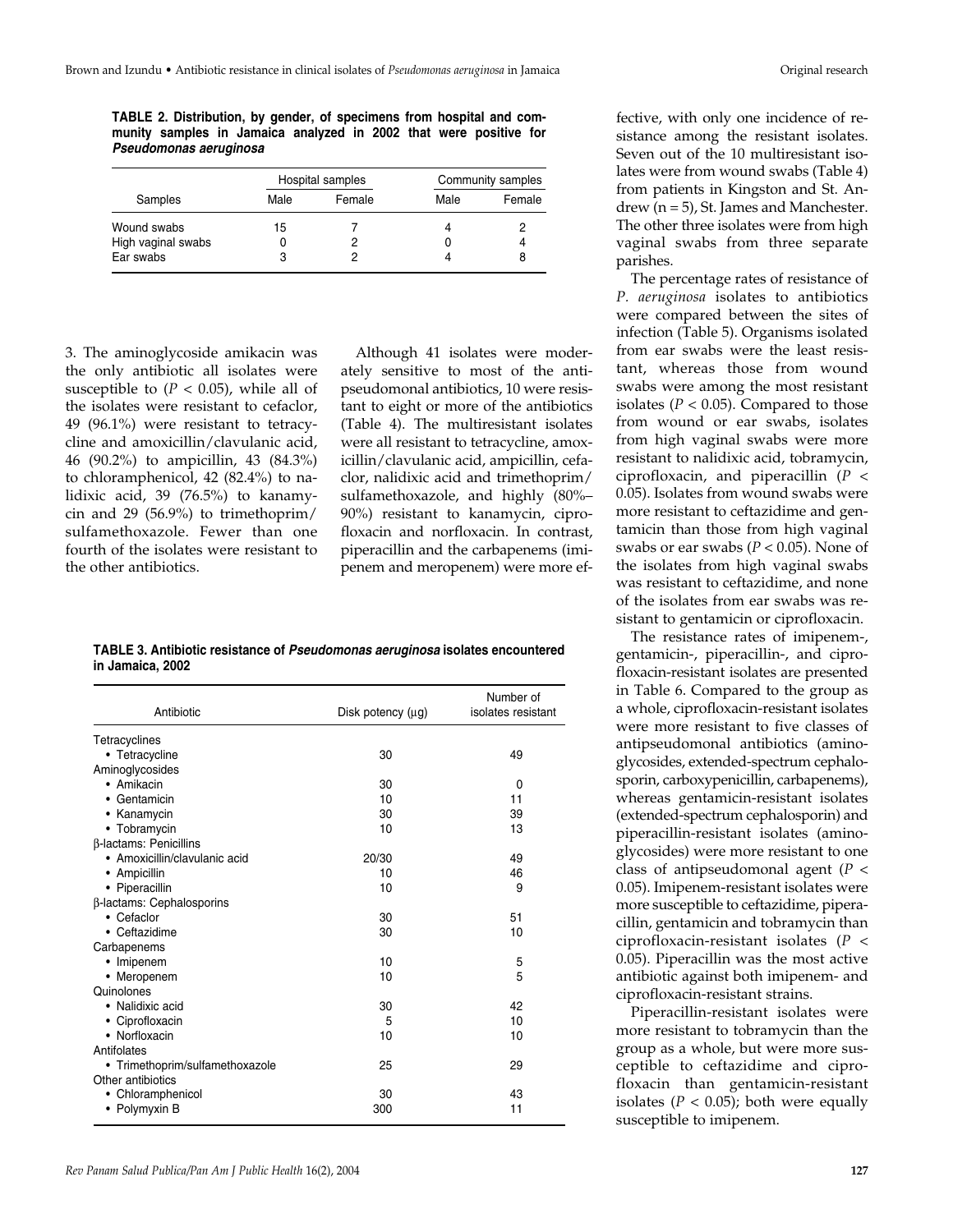| Antibiotic       | Isolate (Source) <sup>a</sup> |             |                 |                |             |             |              |             |             |              |
|------------------|-------------------------------|-------------|-----------------|----------------|-------------|-------------|--------------|-------------|-------------|--------------|
|                  | #5<br>(WS)                    | #7<br>(HVS) | #16<br>(WS)     | #20<br>(WS)    | #26<br>(WS) | #30<br>(WS) | #34<br>(HVS) | #42<br>(WS) | #44<br>(WS) | #48<br>(HVS) |
| Tetracycline     |                               | $\ddot{}$   | $^{+}$          | $\ddot{}$      |             |             |              |             |             |              |
| Gentamicin       |                               |             |                 |                |             |             |              |             |             |              |
| Kanamycin        |                               | $\ddot{}$   |                 | $\overline{+}$ |             |             |              |             |             |              |
| Tobramycin       | $\pm$                         | $\ddot{}$   | $^{\mathrm{+}}$ |                |             |             |              |             |             |              |
| Amoxicillin/     |                               |             |                 |                |             |             |              |             |             |              |
| clavulanic acid  | ÷                             | $\ddot{}$   |                 |                |             |             |              |             |             |              |
| Ampicillin       |                               | $\ddot{}$   | $\ddot{}$       | $\div$         |             |             |              |             |             |              |
| Piperacillin     |                               |             |                 |                |             |             |              |             |             |              |
| Cefaclor         |                               | $\ddot{}$   |                 |                |             |             |              |             |             |              |
| Ceftazidime      |                               |             |                 |                |             |             |              |             |             |              |
| Imipenem         |                               | $\pm$       |                 |                |             |             |              |             |             |              |
| Meropenem        |                               |             |                 |                |             |             |              |             |             |              |
| Nalidixic acid   | +                             | $\ddot{}$   | $\pm$           | $\ddot{}$      |             |             |              | $\ddot{}$   |             |              |
| Ciprofloxacin    |                               |             |                 |                |             |             |              |             |             |              |
| Norfloxacin      | $\overline{+}$                | $\ddot{}$   |                 |                |             |             |              | $^{+}$      |             |              |
| Trimethoprim/    |                               |             |                 |                |             |             |              |             |             |              |
| sulfamethoxazole |                               |             |                 |                |             |             |              |             |             |              |
| Chloramphenicol  |                               | $\ddot{}$   |                 | $\ddot{}$      |             |             |              |             |             |              |
| Polymyxin B      | ÷                             |             |                 |                |             |             |              |             |             |              |

**TABLE 4. Antibiotic resistance profiles for multidrug resistant** *Pseudomonas aeruginosa* **isolates obtained in Jamaica, 2002**

a WS, wound swab, HVS, high vaginal swab; +, resistance; -, sensitivity.

### **DISCUSSION**

Because of the widespread use of antibiotics, especially in developing countries, the resistance profile of microorganisms is changing, as evidenced by the increasing occurrence of antibiotic resistance among bacterial populations (11–13). *Pseudomonas aeruginosa* is naturally resistant to βlactams, including broad-spectrum cephalosporins, quinolones, chloramphenicol and tetracyclines, mainly because of the very low permeability of

their cell wall. Moreover, *P. aeruginosa* is characterized by the production of inducible cephalosporinase, active efflux and poor affinity for the target (DNA gyrase), three mechanisms that synergize with poor cell wall permeability (14). This resistance renders these organisms refractory to treatment with many currently available drugs, including the antipseudomonal antibiotics. Consequently, it is imperative that local surveillance with antibiograms be implemented to guide the current use of antibiotics.

**TABLE 5. Percentage rates of resistance to antibiotics of** *Pseudomonas aeruginosa* **isolates from hospital and community samples in Jamaica, 2002**

|                |    | Site of infection        |   |                                |                        |            |  |  |  |  |
|----------------|----|--------------------------|---|--------------------------------|------------------------|------------|--|--|--|--|
| Antibiotic     |    | Wound swab<br>$(n = 28)$ |   | High vaginal swab<br>$(n = 6)$ | Ear swab<br>$(n = 17)$ |            |  |  |  |  |
| Amikacin       | 0  | $(0\%)$                  | 0 | $(0\%)$                        | 0                      | $(0\%)$    |  |  |  |  |
| Ceftazidime    |    | $(25.0\%)$               | 0 | $(0\%)$                        | 3                      | (17.6%)    |  |  |  |  |
| Piperacillin   | 5  | (17.9%)                  | 2 | (33.3%)                        | 2                      | $(11.8\%)$ |  |  |  |  |
| Gentamicin     | 10 | (35.7%)                  |   | (16.7%)                        | 0                      | $(0\%)$    |  |  |  |  |
| Tobramycin     | 9  | (32.1%)                  | 4 | (66.7%)                        | 2                      | (11.8%)    |  |  |  |  |
| Nalidixic acid | 21 | $(75.0\%)$               | 6 | $(100\%)$                      | 15                     | (88.2%)    |  |  |  |  |
| Ciprofloxacin  |    | (25.0%)                  | 3 | $(50.0\%)$                     | $\Omega$               | $(0\%)$    |  |  |  |  |
| Imipenem       | 2  | $(7.1\%)$                |   | (16.7%)                        |                        | (5.9%)     |  |  |  |  |

This study provides important data on current antimicrobial resistance for a collection of recent clinical isolates of *P. aeruginosa* from hospital and community sources across several parishes in Jamaica. The different antibiotic resistance patterns observed in the isolates indicate that the organism uses several mechanisms of resistance simultaneously, and that all isolates do not necessarily use the same mechanisms for resistance to particular classes of antibiotics. Further, isolates that were resistant to one class of antibiotics were also resistant to at least one other class.

At hospitals in Mandeville, Kingston and St. Andrew (where most of the isolates originated), oral norfloxacin is the empirical therapy of first choice for urinary tract infections, followed by piperacillin, gentamicin, amikacin and ciprofloxacin. For other infections including wounds and sepsis, piperacillin and amikacin are administered first, followed by ceftazidime, gentamicin and ciprofloxacin. These schedules are consistent with the recommendations of the Sanford Guide (15). It can be concluded that empirical treatment adopted in rou-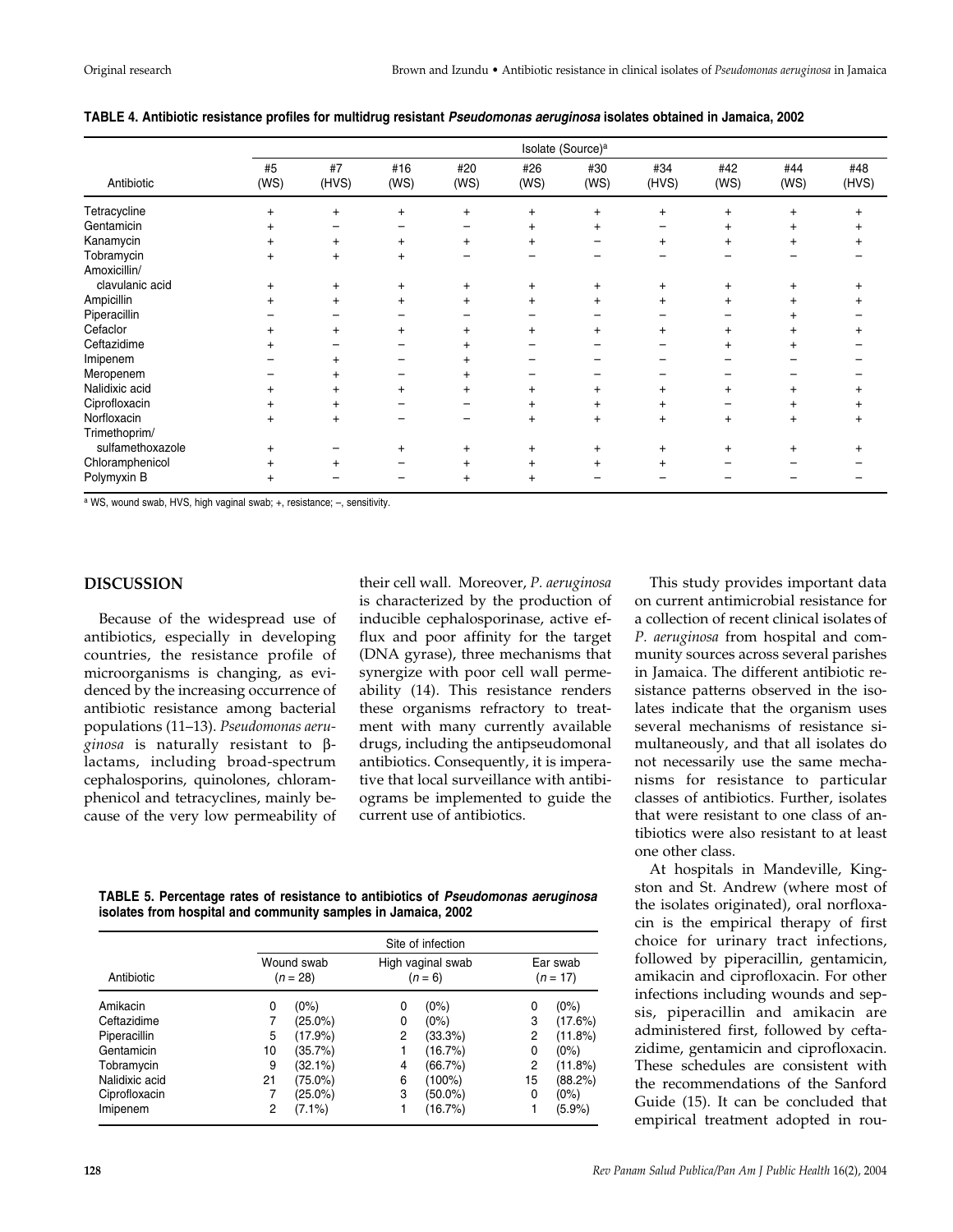**TABLE 6. Percentage rates of resistance to other antibiotics in imipenem-, gentamicin-, ciprofloxacin-, and piperacillin-resistant** *Pseudomonas aeruginosa* **isolates from hospital and community samples in Jamaica, 2002** 

| Antibiotic     |    | All<br>isolates<br>$(n = 51)$ |   | Imipenem-<br>resistant<br>$(n = 5)$ |    | Gentamicin-<br>resistant<br>$(n = 11)$ |    | Ciprofloxacin-<br>resistant<br>$(n = 10)$ |   | Piperacillin-<br>resistant<br>$(n = 9)$ |
|----------------|----|-------------------------------|---|-------------------------------------|----|----------------------------------------|----|-------------------------------------------|---|-----------------------------------------|
| Amikacin       | 0  | $(0\%)$                       | 0 | $(0\%)$                             | 0  | $(0\%)$                                | 0  | $(0\%)$                                   | 0 | $(0\%)$                                 |
| Ceftazidime    | 10 | $(19.6\%)$                    |   | (20%)                               | 4  | $(36.4\%)$                             | 4  | (40%)                                     |   | $(11.1\%)$                              |
| Piperacillin   | 8  | $(15.7\%)$                    | 0 | (0%)                                |    | $(9.1\%)$                              |    | (10%)                                     | 9 | $(100\%)$                               |
| Gentamicin     | 11 | (21.6%)                       | 0 | $(0\%)$                             | 11 | $(100\%)$                              |    | (70%)                                     |   | $(11.1\%)$                              |
| Tobramycin     | 13 | (25.5%)                       |   | (20%)                               | 4  | $(36.4\%)$                             | 6  | (60%)                                     |   | (77.8%)                                 |
| Nalidixic acid | 42 | $(82.4\%)$                    | 2 | (40%)                               |    | $(63.6\%)$                             | 10 | $(100\%)$                                 | 9 | $(100\%)$                               |
| Ciprofloxacin  | 12 | (23.5%)                       |   | (20%)                               | 6  | (54.5%)                                | 10 | $(100\%)$                                 |   | $(11.1\%)$                              |
| Imipenem       | 5. | $(9.8\%)$                     | 5 | $(100\%)$                           | 0  | $(0\%)$                                |    | (10%)                                     | 0 | $(0\%)$                                 |

tine hospital practice induced selective pressure on multiresistant strains, and may thus account for the levels of antibiotic resistance observed in isolates from high vaginal swabs. However, the same cannot be said about isolates from wound (sepsis) swabs.

Our findings with regard to microbial resistance suggest that cefaclor, tetracycline, kanamycin, amoxicillin/ clavulanic acid, ampicillin, nalidixic acid, co-trimoxazole and chloramphenicol should not be considered effective agents for the treatment of *P. aeruginosa* wound infections in the hospital setting because of the high resistance rates observed in this study. The 9.8% rate of resistance to imipenem reported here contrasts with the 21% resistance rate obtained in Latin America (16), or with the 11%– 19% rates in Europe (17–19). Resistance to ciprofloxacin in our isolates was 19.6%, compared to 26.8% in Latin America (16) and 10%–32% in Europe (17–19). In contrast, resistance to piperacillin was lower (15.7%), but this rate was higher than in Latin America (16) or Europe (17–19).

Gentamicin, amikacin, imipenem and ciprofloxacin are considered potent agents in the treatment of infections caused by multiresistant *P. aeruginosa.* In this study amikacin, followed by imipenem, were the most potent antibiotics  $(P < 0.05)$ . This fact reflects the importance of controlling the use of these antibiotics in the hospital setting to prevent the emergence of aminoglycoside-resistant strains, and of restricting the use of antimicrobials when aminoglycoside-resistant strains are detected (20). Further, ciprofloxacin and gentamicin were both weakly effective against these resistant isolates. We detected a low number of strains resistant to piperacillin and ceftazidime, a result that suggests that these drugs can be considered effective against *P. aeruginosa* sepsis. However, the use of piperacillin and other β-lactams must be monitored, as these

antibiotics induce selective pressure on β-lactamase-producing strains, resulting in the development of resistance in the hospital environment (21).

Isolates from both community and hospital wound swab specimens were highly resistant to several antibiotics. This may be attributable to poor wound treatment, poor hospital sanitation, and the rapid emergence of resistant organisms in these patients. Although no multiresistant isolates were obtained from ear swabs, it must be borne in mind that pseudomonal infection in this site can easily lead to severe meningitis if not treated appropriately.

In this study we found that most of the multiresistant isolates originated in Kingston and St. Andrew. This finding was not unexpected in view of the large population in this part of Jamaica as a result of urbanization, and because the area is served by several hospitals including two teaching hospitals. The association between multiresistant isolates and teaching hospitals is also supported by other studies (22–24).

In conclusion, this study examined the resistance profile of *Pseudomonas aeruginosa* in Jamaica and found that the level of multidrug resistance to antibiotics in Jamaican hospitals and laboratories in 2002 was relatively low. Because of increasing multidrug resistance seen elsewhere, however, these results underscore the importance of resistance surveillance studies. Further, due care must be taken—especially in the hospital setting—to diagnose pseudomonal infections correctly and prescribe the most effective antibiotic treatment. A combination of two drugs is likely to be most effective in preventing further increases in the number of multidrug-resistant organisms.

#### **REFERENCES**

- 1. Trafny EA. Susceptibility of adherent organisms from *Pseudomonas aeruginosa* and *Staphylococcus aureus* strains isolated from burn wounds to antimicrobial agents. Int J Antimicrob Agents. 1998(3);10:223–8.
- 2. National Nosocomial Infections Surveillance System. National Nosocomial Infections Sur-

veillance (NNIS) System report, data summary from January 1990–May 1999, issued June 1999. Am J Infect Control. 1999;26: 520–3.

3. Akpaka PE, Sue-Ho, Bodonaik NC. Frequency of occurrence and antibiotic resistance in bacteria isolated from patients in the Intensive Care Unit. West Indian Med J. 2002;51 (Suppl 4):17.

4. Ciofu O, Giwercman B, Pedersen SS, Hoiby N. Development of antibiotic resistance in *Pseudomonas aeruginosa* during two decades of antipseudomonal treatment at the Danish CF center. APMIS. 1994;102(9):674–80.